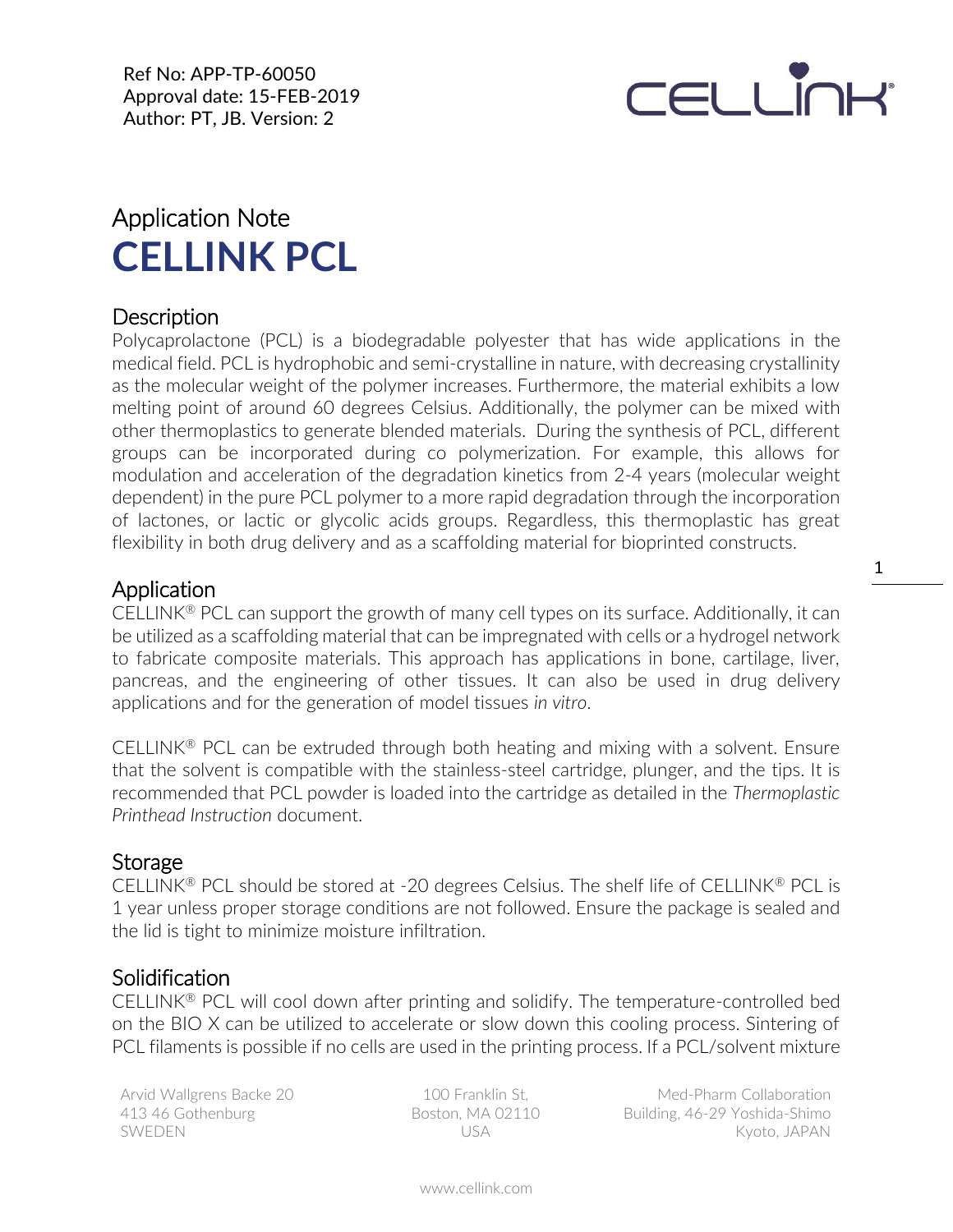is bioprinted, make sure that the resulting construct is placed in a well-ventilated area to dry and that the solvent is removed prior to seeding with cells.

## Printing Parameters

We recommend you use the following parameters during printing of CELLINK<sup>®</sup> PCL. Layer height should be set at 80% of the nozzle diameter. It is recommended to start with a printing temperature of 180 degrees Celsius. Use the recommended pressures in the chart below.



## Printability Observations

CELLINK® PCL can be considered a good nozzle fidelic ink. The resulting filament characteristics is dependent on the layer height, nozzle diameter, pressure, and print speed. Due to the need to fuse filaments of successive layers together, it is recommended to use a layer height that is smaller than the nozzle diameter. This is to allow the filaments to fuse and to account for shrinkage of the layers during the cooling process.

If the PCL is extruding from the nozzle inconsistently, the tip may be dirty. Please wipe the tip with steel wool to remove the excess polymer. If the PCL is turning brown, the temperature is too hot. Lower the temperature or replace the PCL in the cartridge. Flush the nozzle with new PCL from the printer overview page or the utilities menu. It is recommended that the Thermoplastic printhead is preheated for a minimum of 15 minutes prior to bioprinting to ensure the polymer is melted within the cartridge. If necessary, run a calibration script to reoptimize the printing characteristics.

Do not touch the PCL construct until it is completely cooled. Touching too early can deform the structure. If the structure contracts inwards during the printing process, there may be a need for additional cooling between successive layers. Modify the G-code to pause the print for 1 minute between layers to allow solidification of what has been deposited.

Arvid Wallgrens Backe 20 413 46 Gothenburg SWEDEN

100 Franklin St, Boston, MA 02110 USA

Med-Pharm Collaboration Building, 46-29 Yoshida-Shimo Kyoto, JAPAN